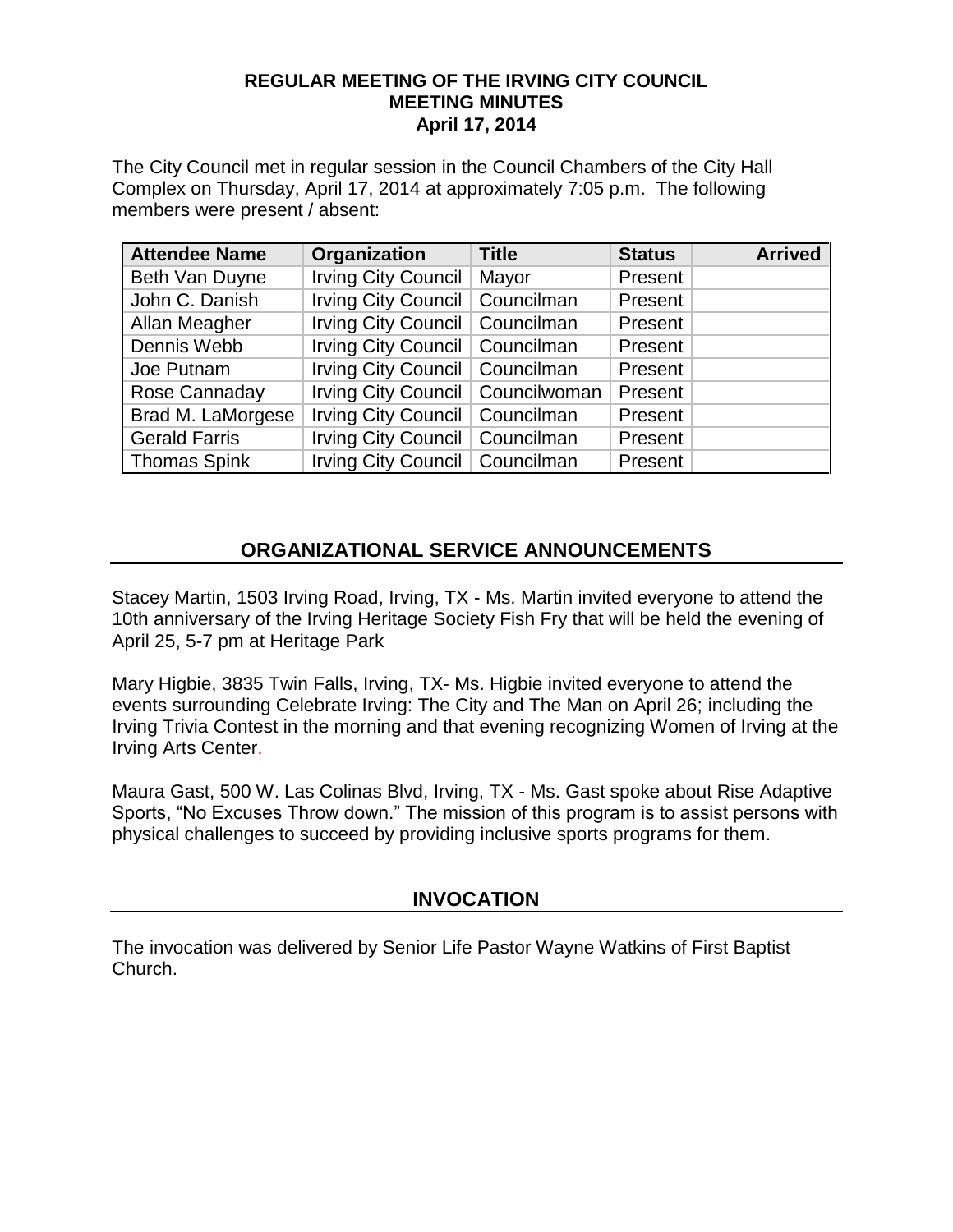### **PLEDGE OF ALLEGIANCE**

The pledge of allegiance was given by the following students from John Haley Elementary School: Jullian Tarrango, kindergarten Alyssa Perez, 1st grade Lizelle Arevalo, 2nd grade Andrew Tarrango, 2nd grade Lisset Martinez, 5th grade Daniel Tarrango, 5th grade Fernando Perez, 5th grade

### **PROCLAMATIONS**

Mayor Van Duyne presented a proclamation to Billy Geer, a member of Irving Citizens on Patrol.

Mayor Van Duyne presented the YMCA Youth Award to Tranae Felicien and Madison Fox.

Mayor Van Duyne announced winners of the Gang Poster Contest: Jorge Lopez received the 1st place award for his drawing; Vanessa Morales received 2nd place and Genesis Brown received 3rd place.

Amanda Hipp, Manager at the Central Library, gave a brief presentation on a new Literacy Center that will be built at the South Irving Library. The new center is being funded by community donations.

Irving Las Colinas Rotary presented a \$30,000 donation for the Irving Public Library to Mayor Van Duyne and Chris Dobson.

### .**CITIZENS' FORUM**

Citizens are invited to speak for three (3) minutes on matters relating to City government and on items not listed on the regular agenda.

Doug Harper, 16 Fair Green Dr., Trophy Club, TX - Mr. Harper spoke regarding the Irving police badge image and stated that it should be protected from use.

David Bennett, 3577 N. Belt Line Rd., #1010, Irving, TX - Mr. Bennett spoke regarding tango and ballroom dance.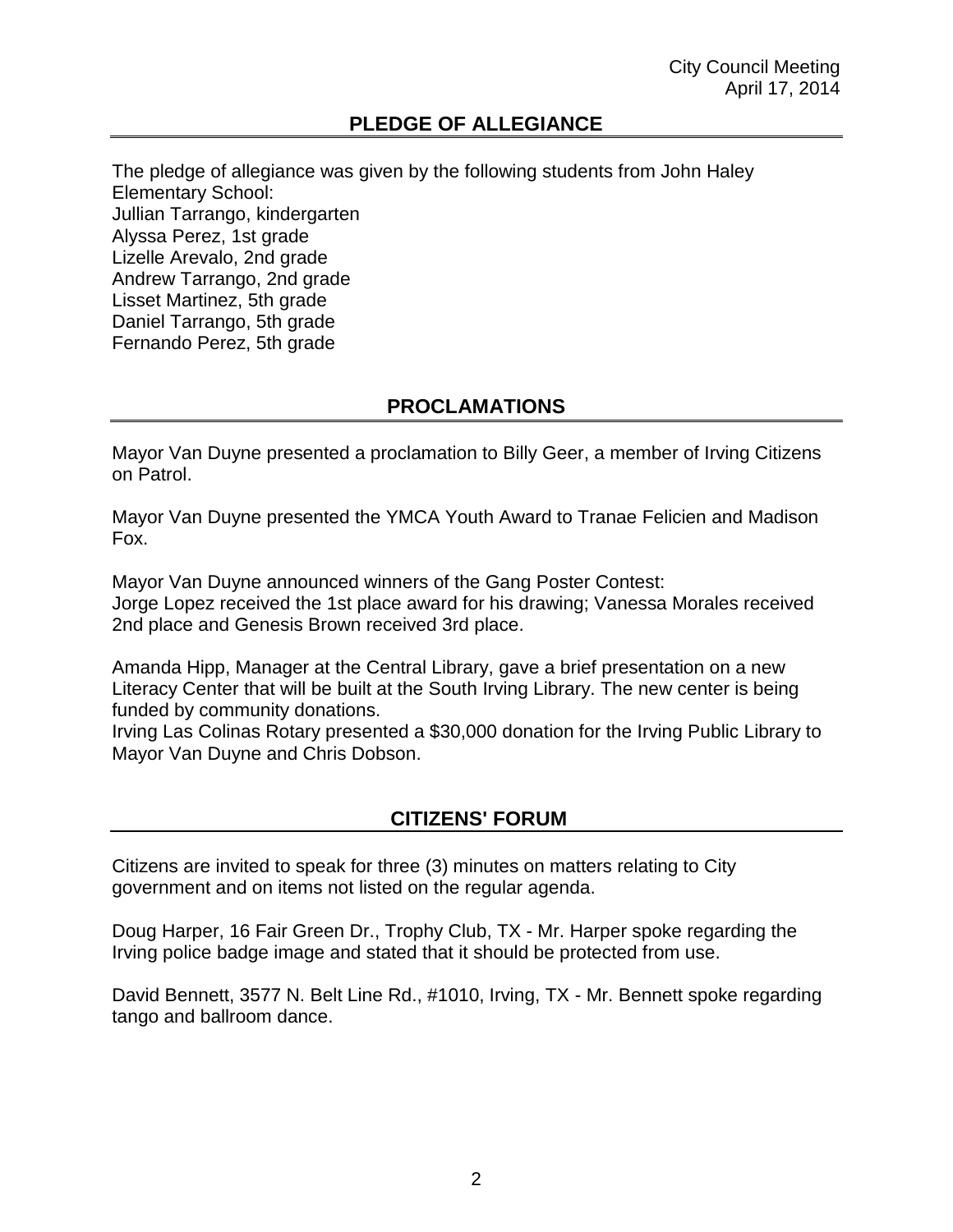#### **1 City Operations Update**

Wayne Lee, City Engineer, provided an update on O'Connor Road and the South Library. South Irving Library has steal columns going up and it continues to progress. O'Connor Road has all the main lanes paved; some side roads are closed as they are working on driveways and entrances.

#### **2 Heritage Crossing Update**

There was no Heritage Crossing Update provided at tonight's meeting.

#### **3 Input from Citizens Regarding Ethics Policies**

No one signed up to speak on this item at tonight's meeting.

# **CONSENT AGENDA**

Motioned by Councilman LaMorgese, seconded by Councilman Spink to approve the consent agenda items 4-15 and pull item(s) 8, 16, 17 and 18 for individual consideration.

Motion approved 9-0.

#### **4 Approving Minutes for Friday, March 28, 2014**

| <b>RESULT:</b>                                                                        | <b>ACCEPTED [UNANIMOUS]</b>   |  |
|---------------------------------------------------------------------------------------|-------------------------------|--|
| <b>MOVER:</b>                                                                         | Brad M. LaMorgese, Councilman |  |
| <b>SECONDER:</b>                                                                      | Thomas Spink, Councilman      |  |
| AYES: Van Duyne, Danish, Meagher, Webb, Putnam, Cannaday, LaMorgese,<br>Farris, Spink |                               |  |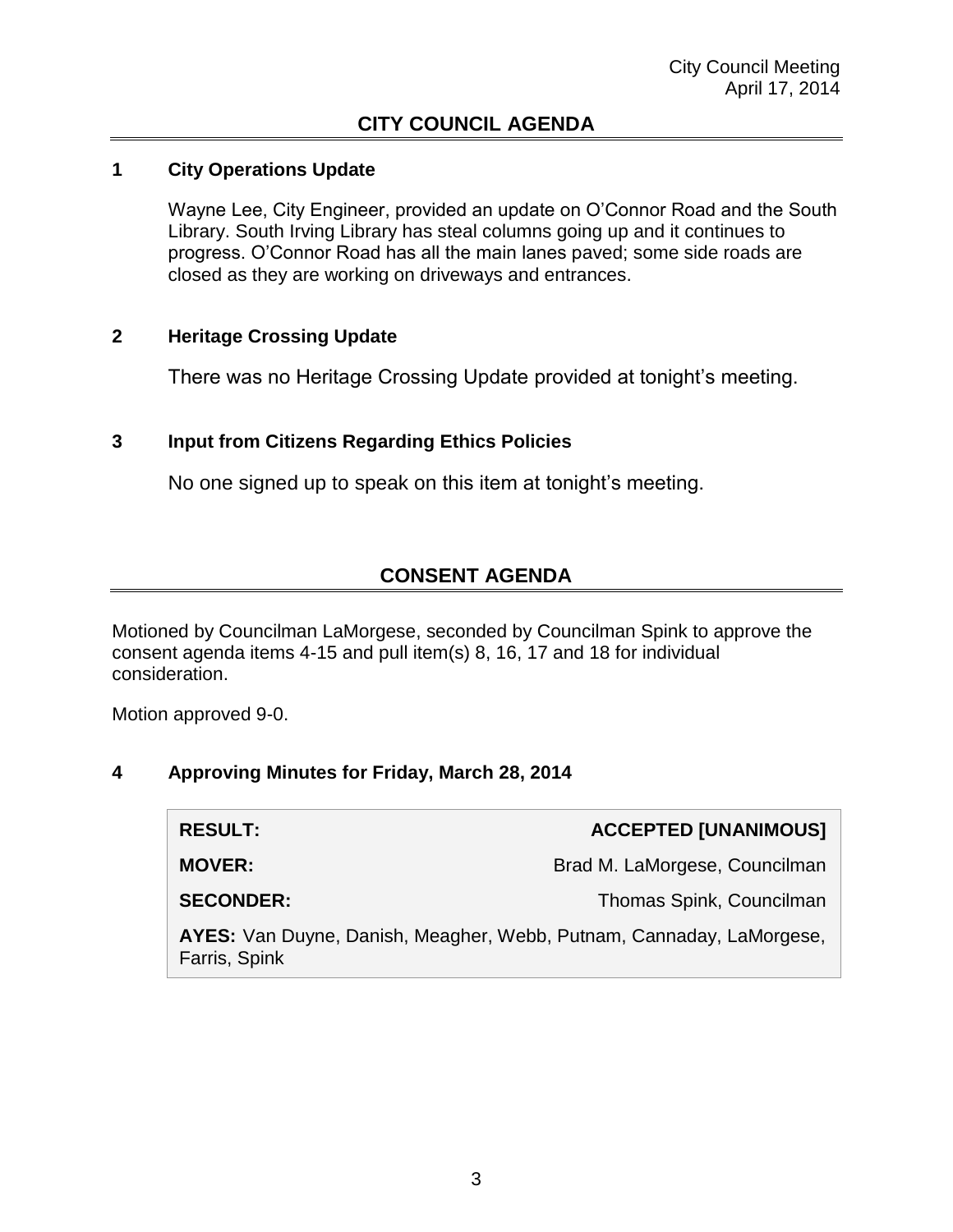#### **5 Approving Minutes for Wednesday, April 02, 2014**

**RESULT: ACCEPTED [UNANIMOUS]**

**MOVER:** Brad M. LaMorgese, Councilman

**SECONDER:** Thomas Spink, Councilman

**AYES:** Van Duyne, Danish, Meagher, Webb, Putnam, Cannaday, LaMorgese, Farris, Spink

#### **6 Approving Minutes for Thursday, April 03, 2014**

| <b>RESULT:</b>                                                                        | ACCEPTED [UNANIMOUS]          |
|---------------------------------------------------------------------------------------|-------------------------------|
| <b>MOVER:</b>                                                                         | Brad M. LaMorgese, Councilman |
| <b>SECONDER:</b>                                                                      | Thomas Spink, Councilman      |
| AYES: Van Duyne, Danish, Meagher, Webb, Putnam, Cannaday, LaMorgese,<br>Farris, Spink |                               |

**7 Resolution No. RES-2014-130 --** Approving an Interlocal Agreement Between the City of Irving and the North Central Texas Council of Governments (NCTCOG) for a Shared Services Program with Government Payment Service, Inc. (GPS) to Provide Electronic Warrant Payment Services for the Irving Police **Department** 

| <b>RESULT:</b>                                                                        | <b>ADOPTED [UNANIMOUS]</b>    |
|---------------------------------------------------------------------------------------|-------------------------------|
| <b>MOVER:</b>                                                                         | Brad M. LaMorgese, Councilman |
| <b>SECONDER:</b>                                                                      | Thomas Spink, Councilman      |
| AYES: Van Duyne, Danish, Meagher, Webb, Putnam, Cannaday, LaMorgese,<br>Farris, Spink |                               |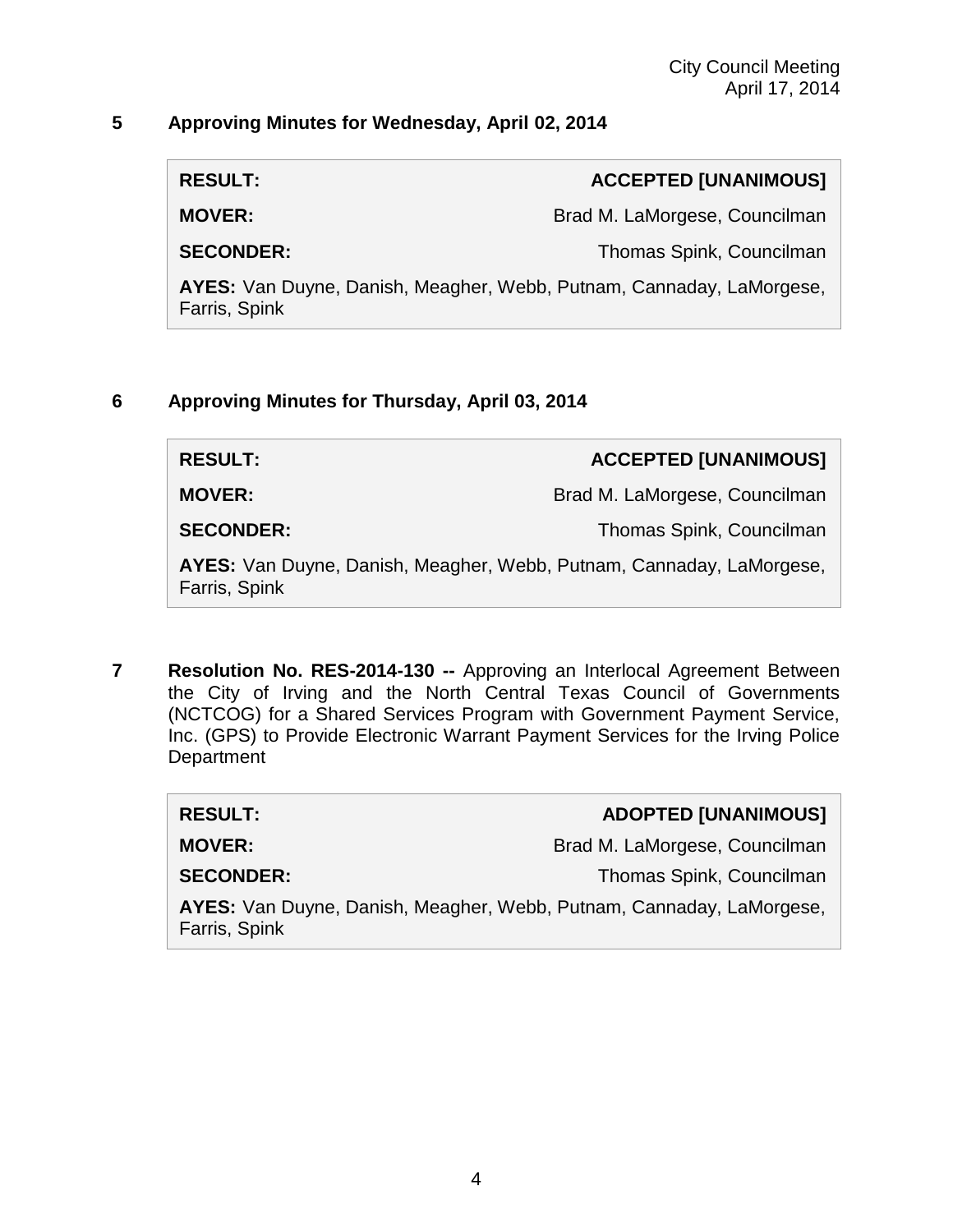**8 Resolution No. RES-2014-131 --** Awarding a Contract to Gilbert May, Inc., DBA Phillips/May Corporation, in the Amount of \$526,333.00 for the Northgate Drive Gateway Project

Motioned by Councilman Putnam, seconded by Councilman LaMorgese to Approve Awarding a Contract to Gilbert May, Inc., DBA Phillips/May Corporation, in the Amount of \$526,333.00 for the Northgate Drive Gateway Project

Motion approved 6-3.

Councilmember(s) voting in opposition to this motion include: Councilman Webb, Councilman Farris and Councilman Meagher.

| <b>RESULT:</b>   | <b>ADOPTED [6 TO 3]</b>                               |
|------------------|-------------------------------------------------------|
| <b>MOVER:</b>    | Joe Putnam, Councilman                                |
| <b>SECONDER:</b> | Brad M. LaMorgese, Councilman                         |
| <b>AYES:</b>     | Van Duyne, Danish, Putnam, Cannaday, LaMorgese, Spink |
| <b>NAYS:</b>     | Allan Meagher, Dennis Webb, Gerald Farris             |

**9 Resolution No. RES-2014-132 --** Approving an Engineering Services Agreement Between the City of Irving and Halff Associates, Inc., in the Amount of \$457,460.00 for Assistance with the Project Agreement Negotiations with the Future TxDOT Corridor Developer for the SH 183 Improvement Project

| <b>RESULT:</b>                                                                        | <b>ADOPTED [UNANIMOUS]</b>    |
|---------------------------------------------------------------------------------------|-------------------------------|
| <b>MOVER:</b>                                                                         | Brad M. LaMorgese, Councilman |
| <b>SECONDER:</b>                                                                      | Thomas Spink, Councilman      |
| AYES: Van Duyne, Danish, Meagher, Webb, Putnam, Cannaday, LaMorgese,<br>Farris, Spink |                               |

**10 Resolution No. RES-2014-133 --** Approving Renewal of a Maintenance Agreement with DLT Solutions for Oracle Software through State of Texas Department of Information Resources (DIR) Program in the Amount of \$81,055.22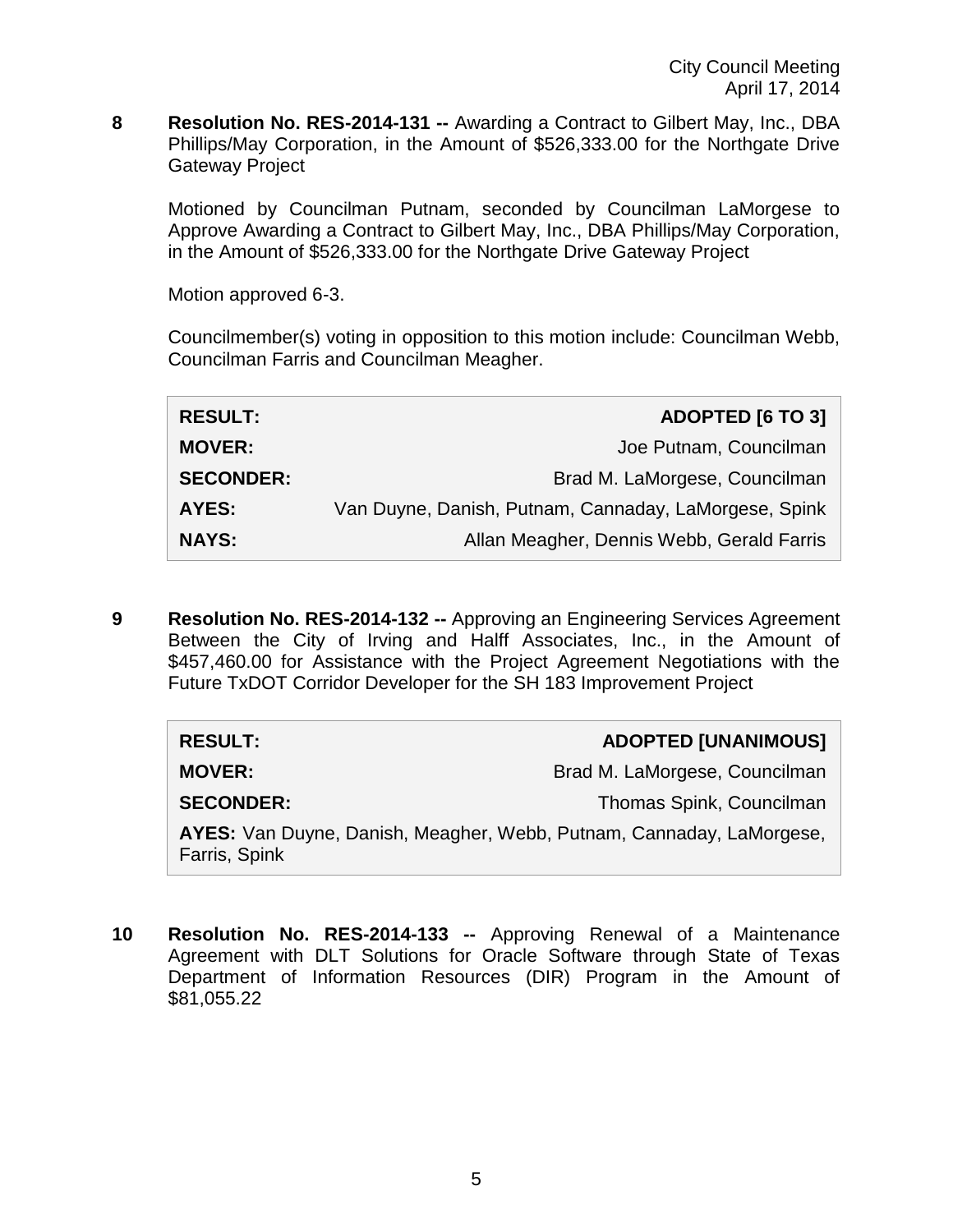#### **RESULT: ADOPTED [UNANIMOUS]**

**MOVER:** Brad M. LaMorgese, Councilman

**SECONDER:** Thomas Spink, Councilman

**AYES:** Van Duyne, Danish, Meagher, Webb, Putnam, Cannaday, LaMorgese, Farris, Spink

**11 Resolution No. RES-2014-134 --** Approving the Agreement with WRR Classical 101.1 FM in the Amount of \$67,600 for Annual Advertising for the Irving Arts Center from April 28, 2014 to April 22, 2015

| <b>RESULT:</b>                                                                        | <b>ADOPTED [UNANIMOUS]</b>    |
|---------------------------------------------------------------------------------------|-------------------------------|
| <b>MOVER:</b>                                                                         | Brad M. LaMorgese, Councilman |
| <b>SECONDER:</b>                                                                      | Thomas Spink, Councilman      |
| AYES: Van Duyne, Danish, Meagher, Webb, Putnam, Cannaday, LaMorgese,<br>Farris, Spink |                               |

**12 Resolution No. RES-2014-135 --** Approving and Accepting the Proposal of GIS Information Systems, dba Polaris Library Systems in the Total Amount of \$198,219.00 for Integrated Library System

| <b>RESULT:</b>                                                                        | <b>ADOPTED [UNANIMOUS]</b>    |
|---------------------------------------------------------------------------------------|-------------------------------|
| <b>MOVER:</b>                                                                         | Brad M. LaMorgese, Councilman |
| <b>SECONDER:</b>                                                                      | Thomas Spink, Councilman      |
| AYES: Van Duyne, Danish, Meagher, Webb, Putnam, Cannaday, LaMorgese,<br>Farris, Spink |                               |

**13 Resolution No. RES-2014-136 --** Rejecting the Bids for Large Valves for Tank **Rehabilitation** 

| <b>RESULT:</b>                                                                        | <b>ADOPTED [UNANIMOUS]</b>    |  |
|---------------------------------------------------------------------------------------|-------------------------------|--|
| <b>MOVER:</b>                                                                         | Brad M. LaMorgese, Councilman |  |
| <b>SECONDER:</b>                                                                      | Thomas Spink, Councilman      |  |
| AYES: Van Duyne, Danish, Meagher, Webb, Putnam, Cannaday, LaMorgese,<br>Farris, Spink |                               |  |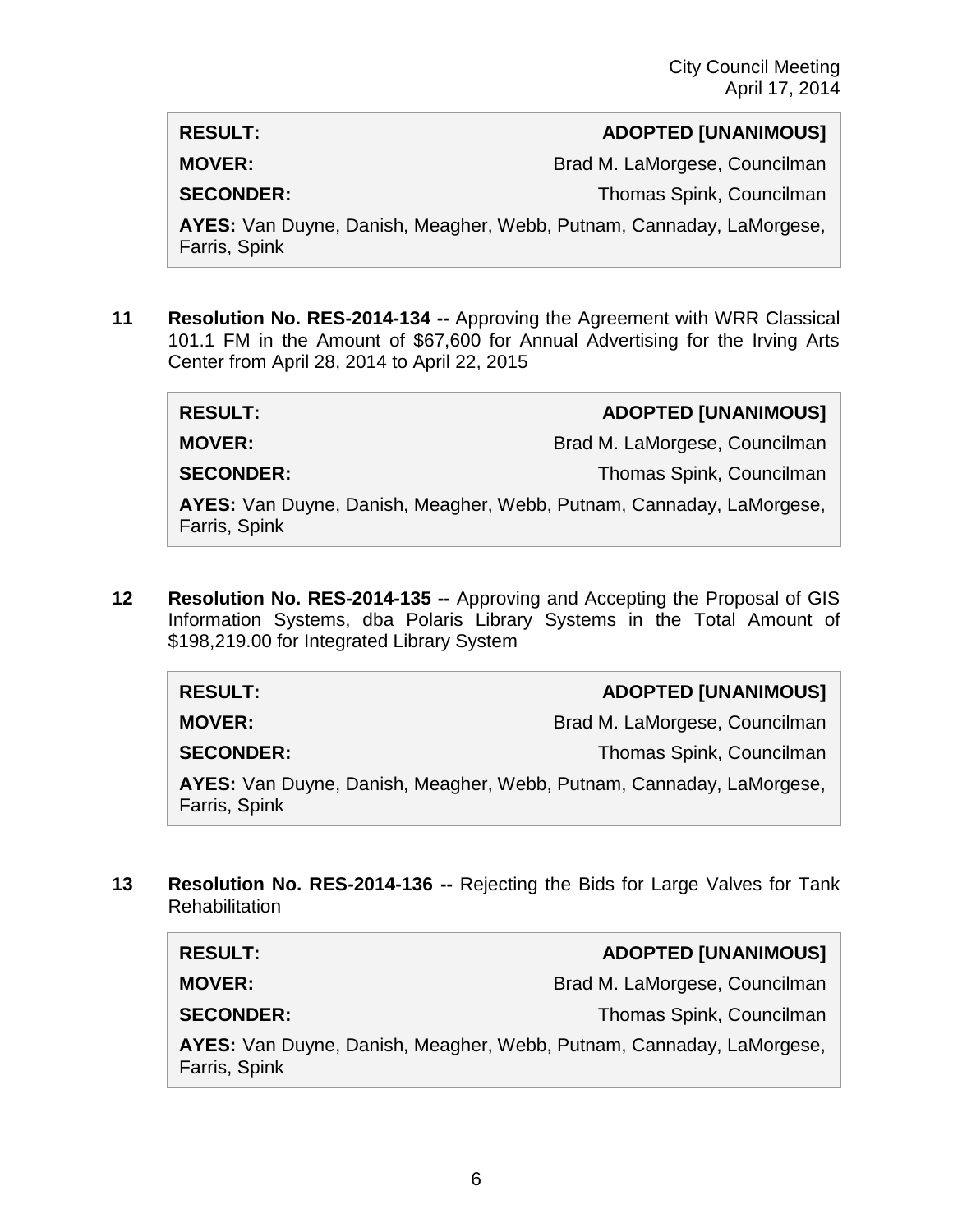**14 Resolution No. RES-2014-137 --** Selecting RPGA Design Group, Inc. As The Most Highly Qualified Provider for Professional Services for Design and Construction Administration for Site Improvements to the Texas Musicians Museum and Authorizing Staff to Negotiate an Agreement with Said Provider

#### **RESULT: ADOPTED [UNANIMOUS]**

**MOVER:** Brad M. LaMorgese, Councilman

**SECONDER:** Thomas Spink, Councilman

**AYES:** Van Duyne, Danish, Meagher, Webb, Putnam, Cannaday, LaMorgese, Farris, Spink

**15 Resolution No. RES-2014-138 --** Approving the Purchase from Sam Pack's Five Star Ford for Three Ford Escape Sport Utility Vehicles in the Total Amount of \$58,234.35 Through the State of Texas Cooperative Purchasing Program

| <b>RESULT:</b>        |                                                               | ADOPTED [8 TO 1]              |
|-----------------------|---------------------------------------------------------------|-------------------------------|
| <b>MOVER:</b>         |                                                               | Brad M. LaMorgese, Councilman |
| <b>SECONDER:</b>      |                                                               | Thomas Spink, Councilman      |
| AYES:<br><b>Spink</b> | Van Duyne, Danish, Webb, Putnam, Cannaday, LaMorgese, Farris, |                               |
| <b>NAYS:</b>          |                                                               | Allan Meagher                 |

**16 Ordinance No. ORD-2014-9569 --** Approving a Sales Contract Between the City of Irving and Mike Murray for the Sale of Property Located at 225 S. Jefferson Street in the Amount of \$51,250.00 and Authorizing the Mayor to Execute a Special Warranty Deed Upon Receipt of the Consideration for the Grant, Sale, and Conveyance of the Property

The following individual(s) signed up to speak in favor of this item: Carol Lucas, 410 S. Delaware, Irving, TX

Motioned by Councilman LaMorgese, seconded by Councilman Webb to Approve a Sales Contract Between the City of Irving and Mike Murray for the Sale of Property Located at 225 S. Jefferson Street in the Amount of \$51,250.00 and Authorizing the Mayor to Execute a Special Warranty Deed Upon Receipt of the Consideration for the Grant, Sale, and Conveyance of the Property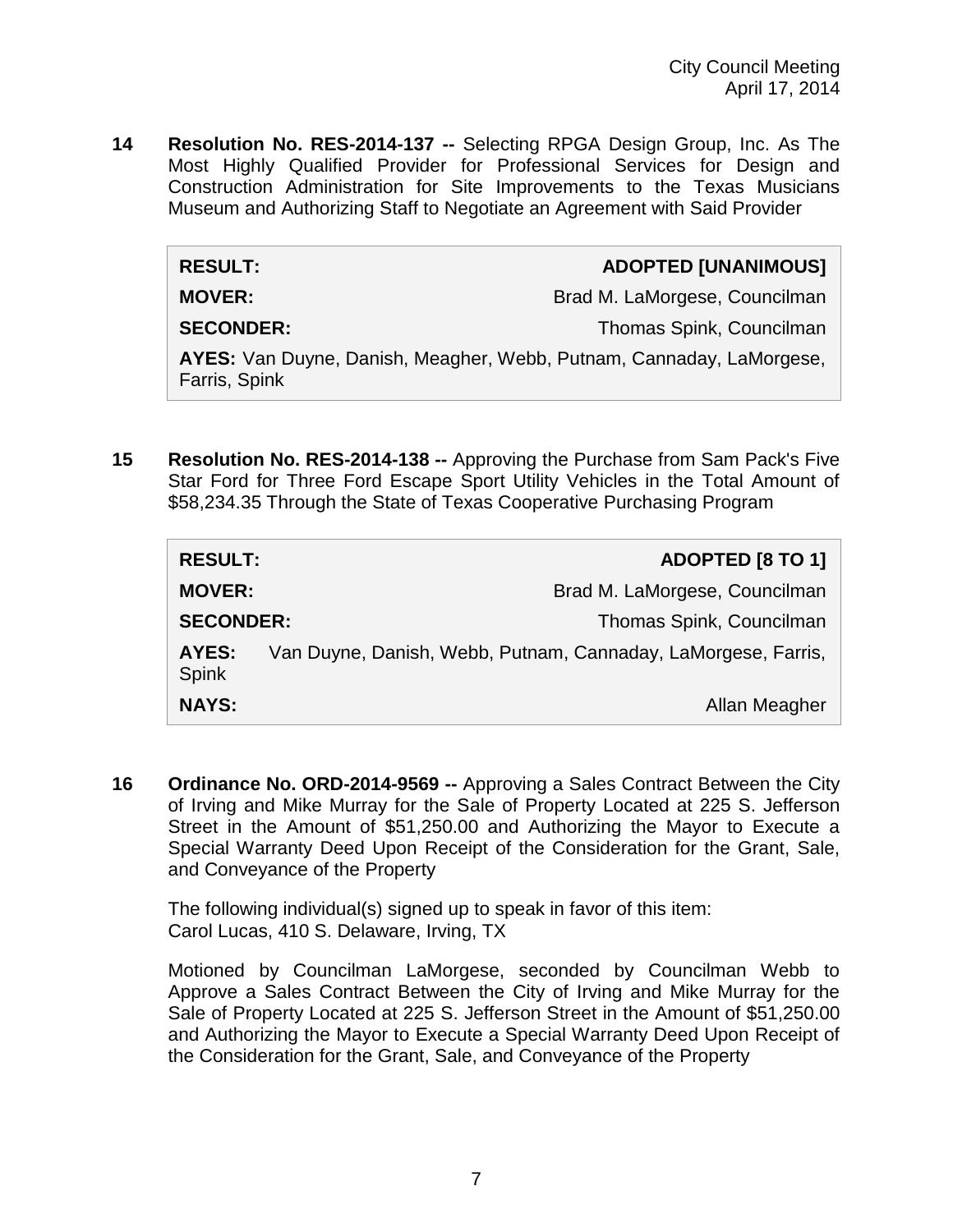Motion approved 8-1.

Councilmember(s) voting in opposition to this motion include: Councilman Meagher

| <b>RESULT:</b>               | <b>ADOPTED [8 TO 1]</b>                                       |
|------------------------------|---------------------------------------------------------------|
| <b>MOVER:</b>                | Brad M. LaMorgese, Councilman                                 |
| <b>SECONDER:</b>             | Dennis Webb, Councilman                                       |
| <b>AYES:</b><br><b>Spink</b> | Van Duyne, Danish, Webb, Putnam, Cannaday, LaMorgese, Farris, |
| <b>NAYS:</b>                 | Allan Meagher                                                 |

**17 Ordinance No. ORD-2014-9570 --** Approving a Sales Contract Between the City of Irving and Ahm B. Ullah for the Sale of Property Located at 315 S. Jefferson Street in the Amount of \$137,600.00 and Authorizing the Mayor to Execute a Special Warranty Deed Upon Receipt of the Consideration Stated in Contract for the Grant, Sale, and Conveyance of the Property

The following individual(s) signed up to speak in favor of this item: Carol Lucas, 410 S. Delaware, Irving, TX

Motioned by Councilman LaMorgese, seconded by Councilman Webb to Approve a Sales Contract Between the City of Irving and Ahm B. Ullah for the Sale of Property Located at 315 S. Jefferson Street in the Amount of \$137,600.00 and Authorizing the Mayor to Execute a Special Warranty Deed Upon Receipt of the Consideration Stated in Contract for the Grant, Sale, and Conveyance of the Property

Motion approved 9-0.

| <b>RESULT:</b>                                                                        | <b>ADOPTED [UNANIMOUS]</b>    |
|---------------------------------------------------------------------------------------|-------------------------------|
| <b>MOVER:</b>                                                                         | Brad M. LaMorgese, Councilman |
| <b>SECONDER:</b>                                                                      | Dennis Webb, Councilman       |
| AYES: Van Duyne, Danish, Meagher, Webb, Putnam, Cannaday, LaMorgese,<br>Farris, Spink |                               |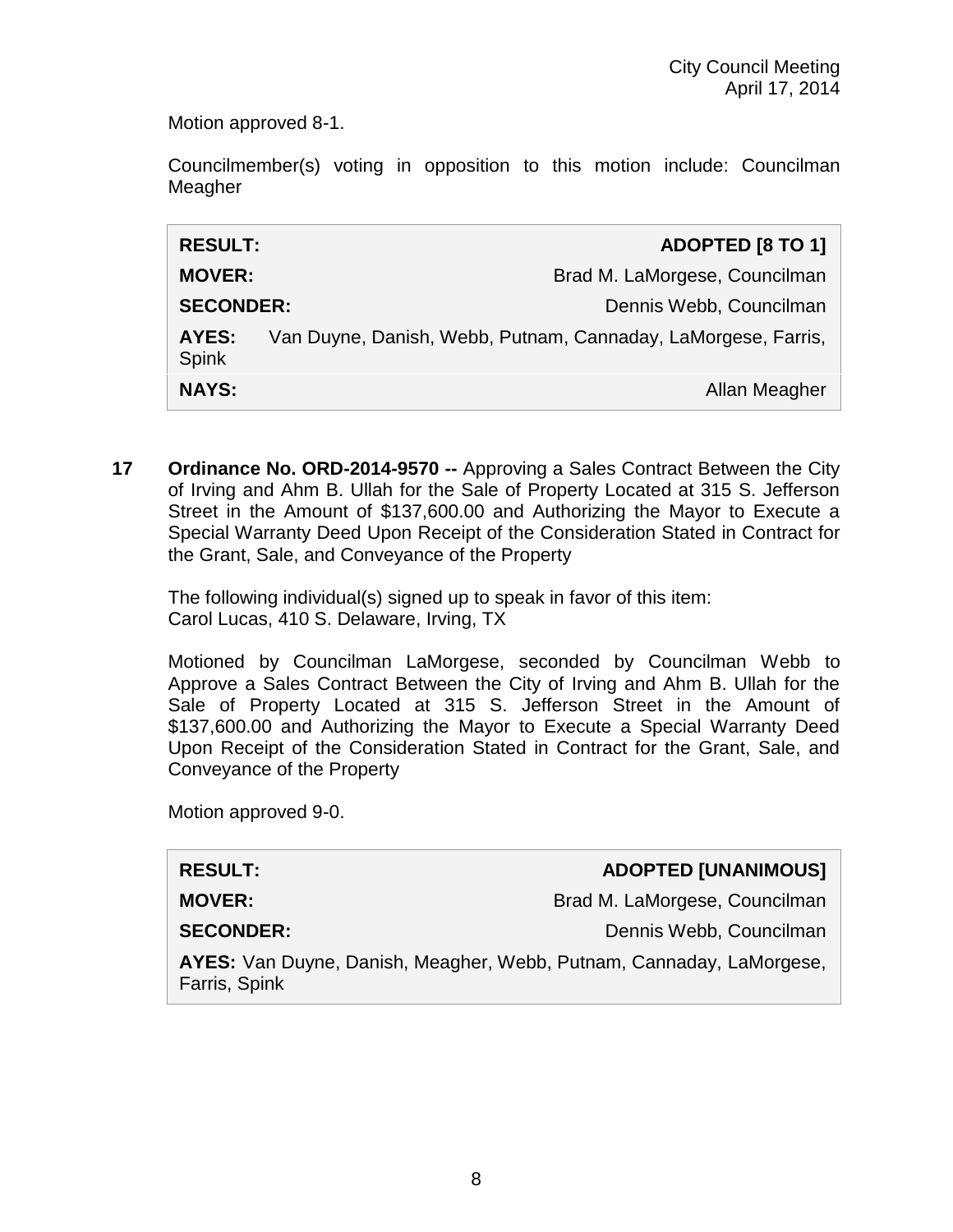**18 Ordinance No. ORD-2014-9571 --** Approving a Sales Contract Between the City of Irving and Janet Saldana Castorena for the Sale of Property Located at 410 S. Jefferson Street in the Amount of \$97,000.00 and Authorizing the Mayor to Execute a Special Warranty Deed Upon Receipt of the Consideration Stated for the Grant, Sale, and Conveyance of the Property

The following individual(s) signed up to speak in favor of this item: Carol Lucas, 410 S. Delaware, Irving, TX

Motioned by Councilman LaMorgese, seconded by Councilman Webb to Approve a Sales Contract Between the City of Irving and Janet Saldana Castorena for the Sale of Property Located at 410 S. Jefferson Street in the Amount of \$97,000.00 and Authorizing the Mayor to Execute a Special Warranty Deed Upon Receipt of the Consideration Stated for the Grant, Sale, and Conveyance of the Property

Motion approved 9-0.

# **RESULT: ADOPTED [UNANIMOUS] MOVER:** Brad M. LaMorgese, Councilman **SECONDER:** Dennis Webb, Councilman **AYES:** Van Duyne, Danish, Meagher, Webb, Putnam, Cannaday, LaMorgese, Farris, Spink

**19 Ordinance No. ORD-2014-9572 --** Approving a Sales Contract Between the City of Irving and Solace Construction, LLC for the Sale of Property Located at 1719 Cripple Creek Drive in the Amount of \$61,000.00 and Authorizing the Mayor to Execute a Deed Without Warranty Upon Receipt of the Consideration for the Grant, Sale, and Conveyance of the Property

Motioned by Councilman Cannaday, seconded by Councilman Webb to Approve a Sales Contract Between the City of Irving and Solace Construction, LLC for the Sale of Property Located at 1719 Cripple Creek Drive in the Amount of \$61,000.00 and Authorizing the Mayor to Execute a Deed Without Warranty Upon Receipt of the Consideration for the Grant, Sale, and Conveyance of the **Property** 

Motion approved 9-0.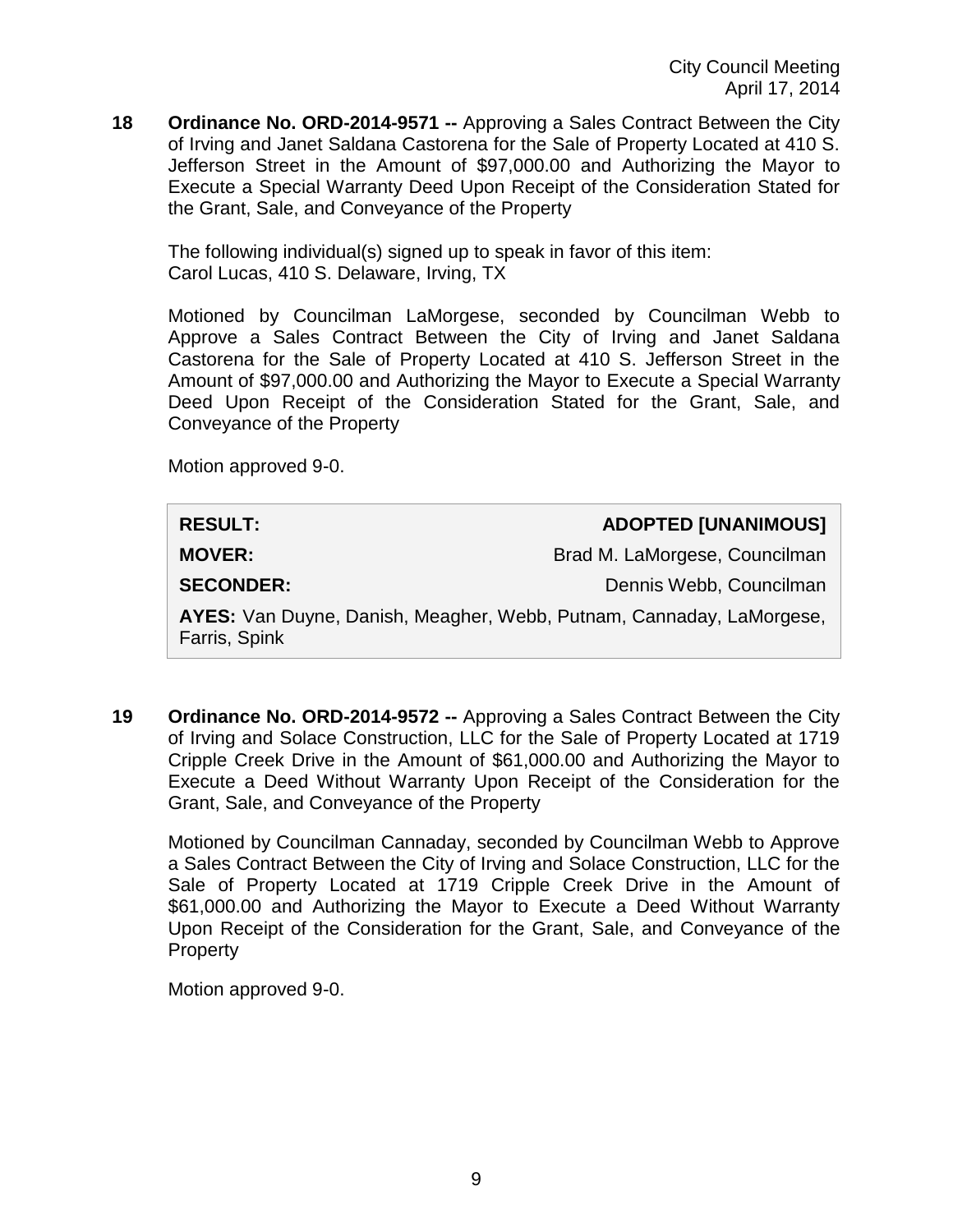#### **RESULT: ADOPTED [UNANIMOUS]**

**MOVER:** Rose Cannaday, Councilwoman

**SECONDER:** Dennis Webb, Councilman

**AYES:** Van Duyne, Danish, Meagher, Webb, Putnam, Cannaday, LaMorgese, Farris, Spink

### **INDIVIDUAL CONSIDERATION**

**20 Resolution No. RES-2014-139 --** Authorizing Acceptance of Irving Las Colinas Rotary Club Grant in the Amount of \$30,000.00 for the South Irving Library

Mayor Van Duyne opened the public hearing at approximately 8:04 p.m.

No one signed up to speak on this item at tonight's meeting.

Mayor Van Duyne closed the public hearing at approximately 8:04 p.m.

Motioned by Councilwoman Cannaday, seconded by Councilman Webb to Approve Authorizing Acceptance of Irving Las Colinas Rotary Club Grant in the Amount of \$30,000.00 for the South Irving Library

Motion approved 9-0.

**RESULT: ADOPTED [UNANIMOUS] MOVER:**  $R$  Rose Cannaday, Councilwoman **SECONDER:** Dennis Webb, Councilman **AYES:** Van Duyne, Danish, Meagher, Webb, Putnam, Cannaday, LaMorgese, Farris, Spink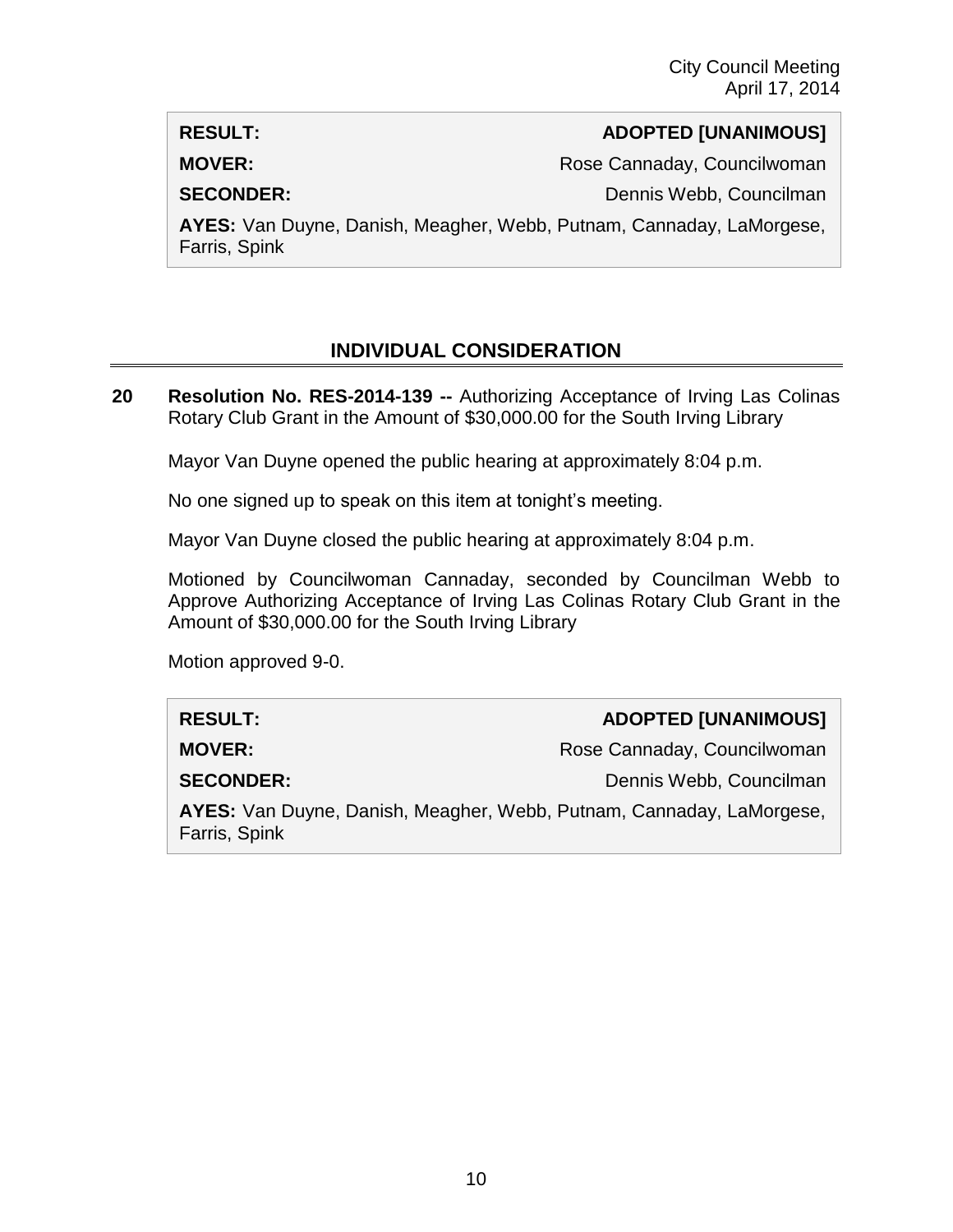#### **ZONING CASES AND COMPANION ITEMS**

**21 Ordinance No. ORD-2014-9567 --** Zoning Case #ZC14-0009 - Granting PUD (Planned Unit Development) for S-P-1 (Detailed Site Plan) for R-AB (Restaurant with the Accessory Use of the Sale of Alcoholic Beverages for On-Premises Consumption) Uses - Approximately 3,589 Square Feet Located at 6550 N. MacArthur Boulevard, Suite 100 - Snappy Salads, Applicant - Tuscan Shopping Center, Owner

Mayor Van Duyne opened the public hearing at approximately 8:06 p.m.

No one signed up to speak on this item at tonight's meeting.

Mayor Van Duyne closed the public hearing at approximately 8:06 p.m.

Motioned by Councilman LaMorgese, seconded by Councilman Spink to Approve Zoning Case #ZC14-0009 - Granting PUD (Planned Unit Development) for S-P-1 (Detailed Site Plan) for R-AB (Restaurant with the Accessory Use of the Sale of Alcoholic Beverages for On-Premises Consumption) Uses - Approximately 3,589 Square Feet Located at 6550 N. MacArthur Boulevard, Suite 100 - Snappy Salads, Applicant - Tuscan Shopping Center, Owner

Motion approved 9-0.

| <b>RESULT:</b>                                                                        | <b>ADOPTED [UNANIMOUS]</b>    |
|---------------------------------------------------------------------------------------|-------------------------------|
| <b>MOVER:</b>                                                                         | Brad M. LaMorgese, Councilman |
| <b>SECONDER:</b>                                                                      | Thomas Spink, Councilman      |
| AYES: Van Duyne, Danish, Meagher, Webb, Putnam, Cannaday, LaMorgese,<br>Farris, Spink |                               |

**22 Ordinance No. ORD-2014-9573 --** Zoning Case #ZC14-0001 - Amending the Comprehensive Plan to Change the Recommended Land Use from "Retail" to "Low Density Residential" and Granting S-P-2 (Generalized Site Plan) for R-6 (Single Family) Uses - Approximately 20.62 Acres on the North Side of Interstate Highway 635 and the South Side of Ranchview Trail, West of Valley Ranch Parkway - DDC, Inc., Applicant - Prime Ventures Group, LLC, Owner - (Postponed at the April 17, 2014 City Council Meeting)

Motioned by Councilman LaMorgese, seconded by Councilman Spink to postpone Zoning Case #ZC14-0001 to the August 7, 2014 Council meeting.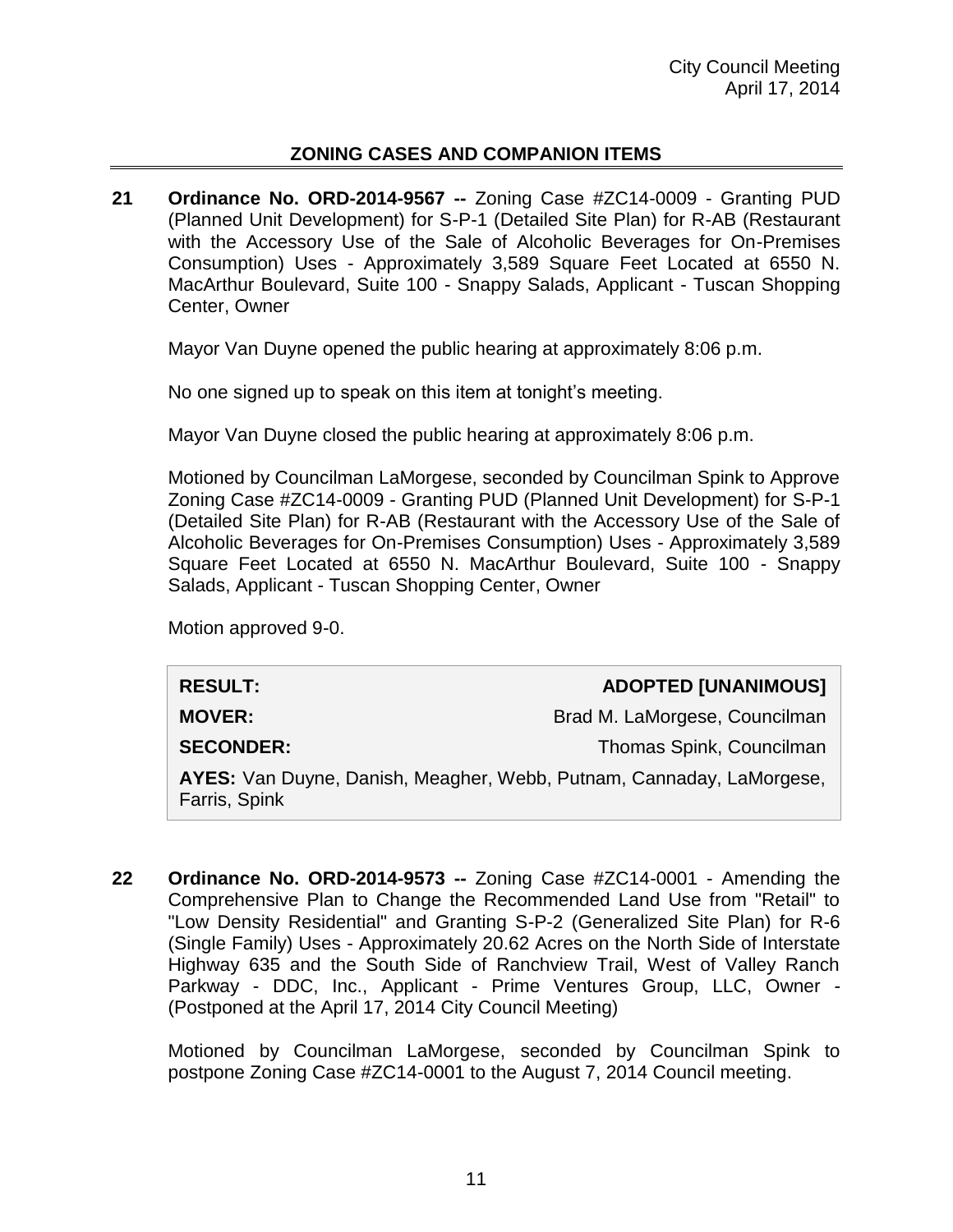Motion denied 4-5.

Councilmember(s) voting in favor of this motion include: Mayor Van Duyne, Councilman Meagher, Councilman Spink and Councilman LaMorgese.

Councilmember(s) voting in opposition to this motion include: Councilman Webb, Councilman Farris, Councilman Putnam, Councilman Danish and Councilwoman Cannaday.

Motioned by Councilman Danish, seconded by Councilman Webb to postpone Zoning Case #ZC14-0001 to the May 8, 2014 Council meeting.

Motion passed 6-3.

Councilmember(s) voting in favor of this motion include: Councilman Webb, Councilman Farris, Councilman Putnam, Councilman Danish, Councilman Meagher and Councilwoman Cannaday.

Councilmember(s) voting in opposition to this motion include: Mayor Van Duyne, Councilman Spink and Councilman LaMorgese.

| <b>RESULT:</b>   | POSTPONED [6 TO 3]<br>Next: 5/8/2014 7:00 PM    |
|------------------|-------------------------------------------------|
| <b>MOVER:</b>    | John C. Danish, Councilman                      |
| <b>SECONDER:</b> | Dennis Webb, Councilman                         |
| <b>AYES:</b>     | Danish, Meagher, Webb, Putnam, Cannaday, Farris |
| <b>NAYS:</b>     | Beth Van Duyne, Brad M. LaMorgese, Thomas Spink |

**23 Ordinance No. ORD-2014-9574 --** Zoning Case #ZC14-0003 - Granting S-P-1 (Detailed Site Plan) for C-C (Community Commercial) and Nondepository Financial Institution Uses - Approximately 0.3673 Acres Located at 1432 North Belt Line Road - Wellshire Financial Services, LLC, Applicant - 1432 Beltline LLC, Owner

Applicant requested Zoning Case #ZC14-0003 be withdrawn.

No council action is necessary.

**RESULT: WITHDRAWN NO VOTE**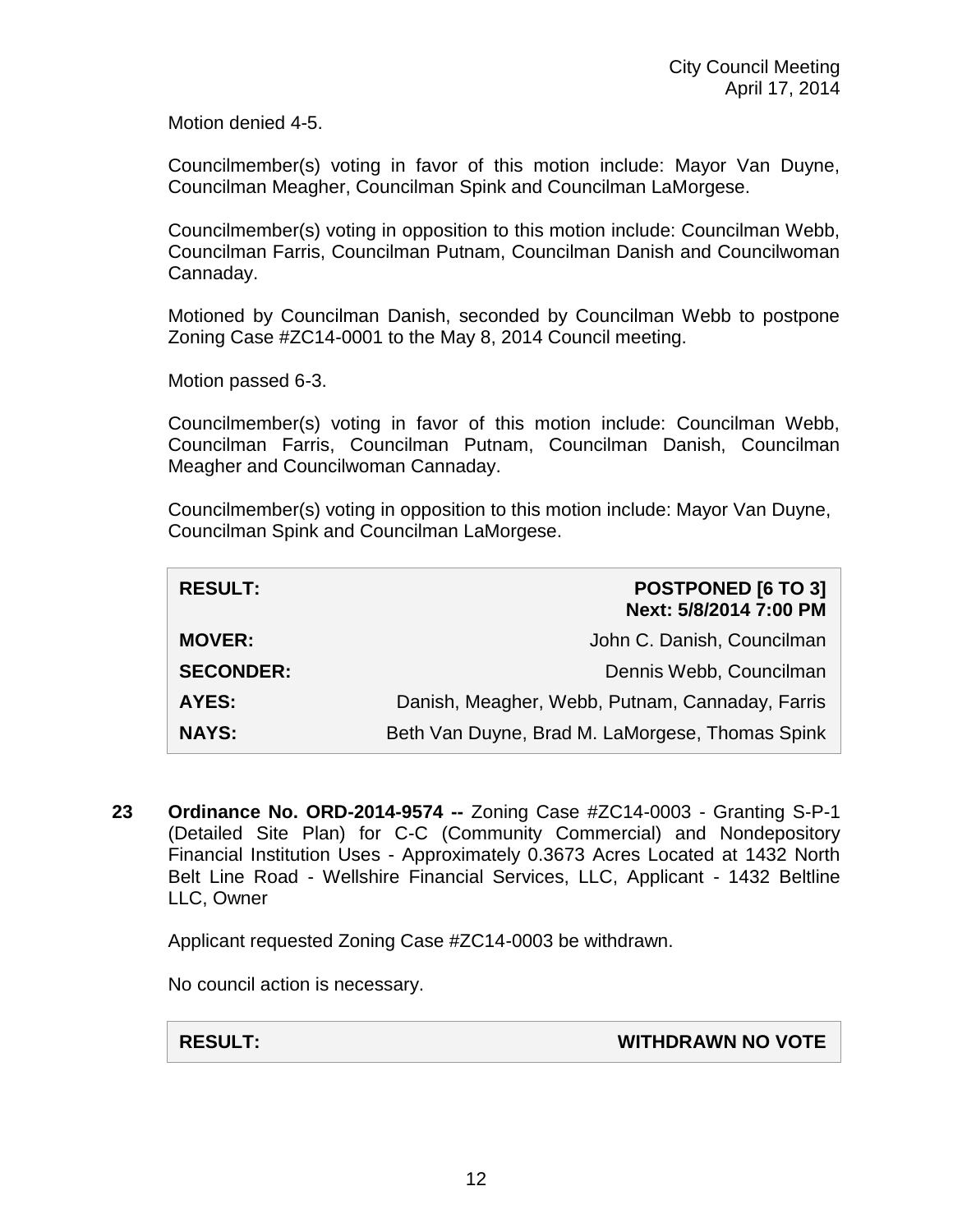**24 Ordinance No. ORD-2014-9575 --** Zoning Case #ZC14-0005 - Amending the Comprehensive Plan to Change the Recommended Land Use from "Retail" to "Low Density Residential and Retail" and Granting S-P-2 (Generalized Site Plan) for R-6 (Single Family) and C-N (Neighborhood Commercial) Uses - Approximately 7.8 Acres Located on the West Side of Esters Road, and the East Side of State Highway 161, South of Walnut Hill Lane - JDJR Engineers and Consultants, Applicant - North Star Othel, Ltd., Owner - (Postponed at the April 17, 2014 City Council Meeting)

Motioned by Councilman LaMorgese, seconded by Councilman Spink to postpone Zoning Case #ZC14-0005 to the May 8, 2014 Council meeting at the applicant's request.

Motion approved 9-0.

| <b>RESULT:</b>                                                                        | <b>POSTPONED [UNANIMOUS]</b><br>Next: 5/8/2014 7:00 PM |  |
|---------------------------------------------------------------------------------------|--------------------------------------------------------|--|
| <b>MOVER:</b>                                                                         | Brad M. LaMorgese, Councilman                          |  |
| <b>SECONDER:</b>                                                                      | Thomas Spink, Councilman                               |  |
| AYES: Van Duyne, Danish, Meagher, Webb, Putnam, Cannaday, LaMorgese,<br>Farris, Spink |                                                        |  |
|                                                                                       |                                                        |  |

**25 Ordinance No. ORD-2014-9576 --** Zoning Case #ZC14-0010 - Granting S-P-2 (Generalized Site Plan) for R-6 (Single Family) Uses - Approximately 0.23 Acres Located at 1103 Carver Lane - Janet Rubio, Applicant/Owner

Mayor Van Duyne opened the public hearing at approximately 8:23 p.m.

No one signed up to speak on this item at tonight's meeting.

Mayor Van Duyne closed the public hearing at approximately 8:23 p.m.

Motioned by Councilman Webb, seconded by Councilman Putnam to Approve Zoning Case #ZC14-0005 - Amending the Comprehensive Plan to Change the Recommended Land Use from Retail to Low Density Residential and Retail and Granting S-P-2 (Generalized Site Plan) for R-6 (Single Family) and C-N (Neighborhood Commercial) Uses - Approximately 7.8 Acres Located on the West Side of Esters Road, and the East Side of State Highway 161, South of Walnut Hill Lane - JDJR Engineers and Consultants, Applicant - North Star Othel, Ltd., Owner

Motion approved 9-0.